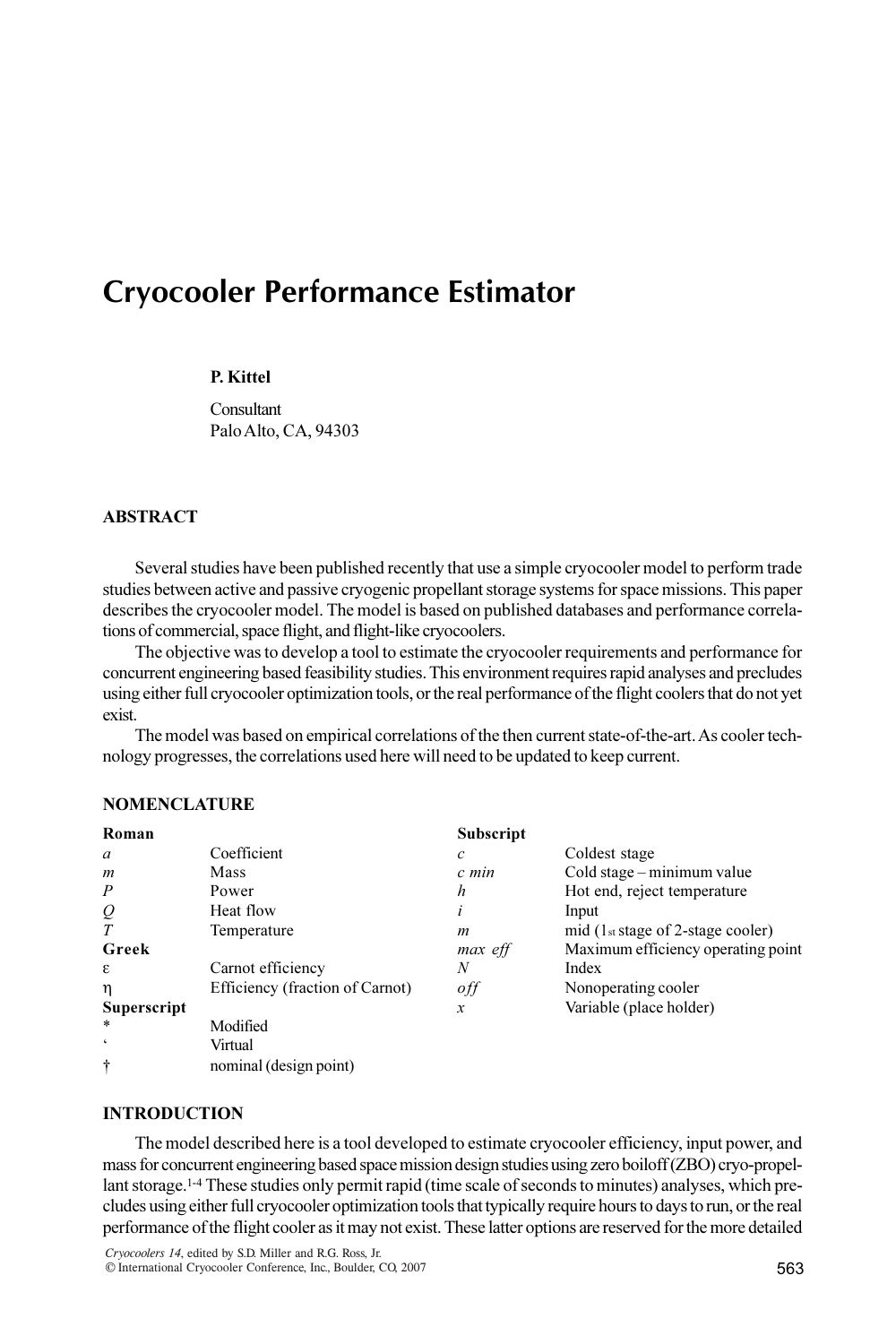analyses that occur in later stages of developing a mission. The approach is to combine the underlying physics of coolers with empirical correlations. There is extensive experience with coolers for liquid oxygen, LOx, storage (80 K nominal). Unlike the LOx coolers, there is only limited data on low temperature flightlike coolers for liquid hydrogen, LH2, storage (20 K nominal). Data from detailed cryocooler models and from commercial coolers were used to supplement the available databases. The empirical correlations and model results are interpolated based on the Carnot efficiency relation.

While the models discussed here were developed for the storage of LOx and LH2, the models are quite general and can be easily extended to other applications requiring single or multistage coolers. These models were based on the then current state-of-the-art. As cooler technology progresses, the correlations used here will need to be updated to keep current.

## APPROACH

First, the cryocooler design point for a particular mission scenario must be determined. This is usually the worse case; the case that results in the highest input power. Conditions that result in highest input power are:

- 1. the highest heat rejection temperature,
- 2. the largest heat load on the cooler,
- 3. the requirement to cool tank from a temperature above the required operating temperature range, i.e., the cooling power must exceed tank heat load,
- 4. the margin requirements, and

5. if redundant coolers are included, the requirement to operate with the redundant cooler off or failed. These define the design point of the coolers: (Tc, Th, and Qc) for a single-stage cooler or  $(T_c, T_m, T_h, Q_m, T_h)$ and  $Q_c$ ) for a two-stage cooler. Defining the design point may be iterative.

Once the cryocooler is sized, its mass and performance (Q<sub>c</sub> as function of  $T_c$ ,  $T_h$ , and  $P_i$ , or  $Q_m$  and  $Q_c$ as function of  $T_c$ ,  $T_m$ ,  $T_h$ , and  $P_i$ ) are fixed for the rest of the mission.

# MODELING A SINGLE-STAGE COOLER (80 -120 K)

## Thermal – Determining the Efficiency and Input Power

The efficiency of a single stage cryocooler is  $\eta$ , where

$$
\eta \varepsilon_c = Q_c/P_i \,, \tag{1}
$$

and  $\varepsilon = T/(T_{n} - T_{c})$  is the Carnot efficiency. The heat rejected by the cooler is (by the first law)

$$
Q_{h} = Q_{c} + P_{i}
$$
 (2)

Non-ideal effects are all combined into the efficiency term,  $\eta$ . The sources of the inefficiency are the result of many competing mass flow and heat transfer mechanisms inside the cooler.

One can estimate the temperature of peak efficiency as

$$
T_{\text{max eff}} = (T_h T_{\text{c min}})^{1/2} \tag{3}
$$

where  $T_{c,min}$  is  $T_c$  when  $Q_c = 0.5$ . For the 80 K cooler, one can expect to be operating near  $T_{m\alpha\beta}$  which, as will be seen later, simplifies the modeling task.

The efficiency at the design point can be estimated from historical data. In 1974, a survey, showed that the efficiency of commercial coolers depended on  $Q_c$  and was not a strong function of  $T_c$ .<sup>6</sup> There is no physical basis for this correlation – it was a snapshot in time. The survey data is shown in Fig. 1.

In 2001, 80 K cryocoolers were surveyed (see Fig. 2).<sup>7</sup> For the most part, the 1974 and 2001 data lie below a line we will call the ter Brake limit.

In 2004, the Air Force Research Laboratory (AFRL) surveyed space flight cryocoolers.<sup>8</sup> These have been designed for flight, but not all have been flight qualified.

The correlations from these three data sets are summarized in Fig. 3.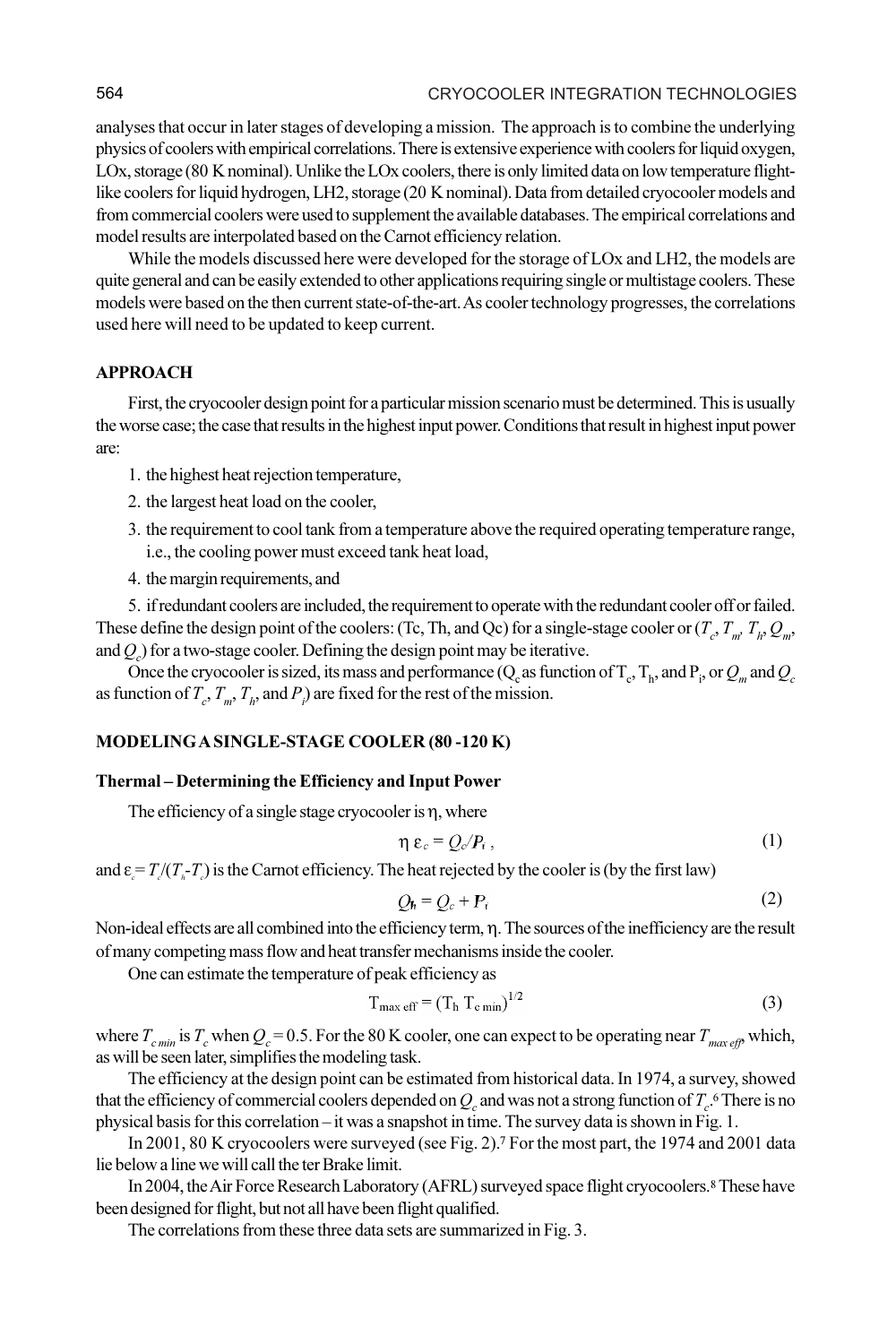

Figure 2. The ter Brake study data superimposed on the Strobridge data. The solid straight line is the ter Brake limit.

Summary of Correlations (as Fraction of Carnot). The following equations summarize the three correlations: AFRL:

$$
\eta = 10^{-1} [-1.26281 + 0.45936 \log Q_c - 0.08743 (\log Q_c)^2]
$$
\n(4)

3x Strobridge:

$$
\eta = 10^{\circ} (\Sigma a_n (\log Q_c)^n)
$$
\n(5)

where the  $a_n$  are given in Table 1. ter Brake limit:

$$
\eta = 10^{\circ}(-0.92237 + 0.07763 \log(1 + Q_c))
$$
\n(6)

In previous studies, 9-17 2.4x the Strobridge correlation was recommended as the efficiency estimate. This underestimates the AFRL data, which is about 3x higher than the mean efficiency found by Strobridge.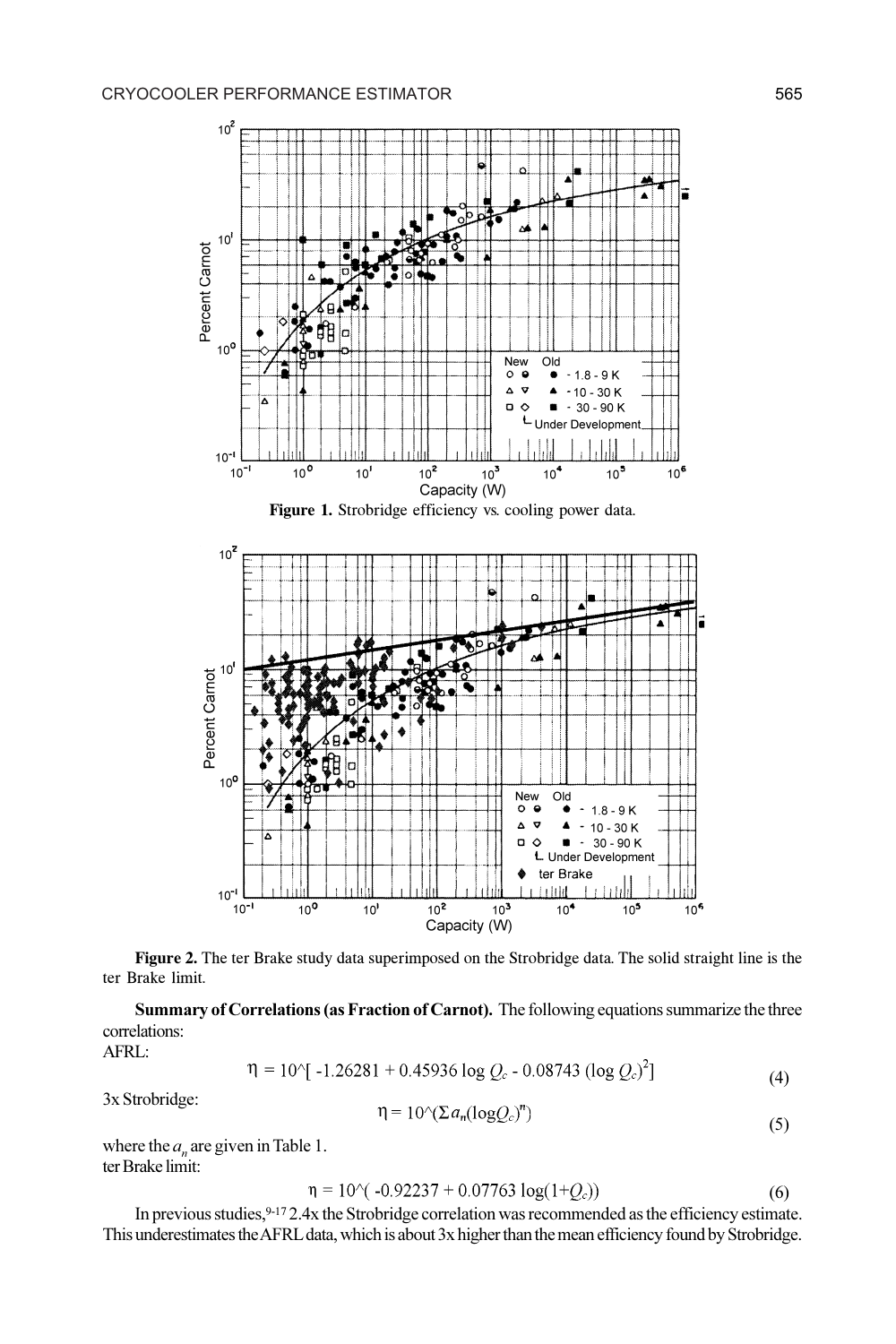Figure 3. Efficiency correlations from the data of Strobridge, ter Brake, and AFRL.

**Table 1.** The coefficients  $a_n$ .  $\boldsymbol{n}$ 

3

 $\overline{4}$ 

.

0.021323

 $-0.00125$ 

 $a_{n}$ 

| For this model, for a single stage cooler, the lesser of the AFRL or the ter Brake limit was used. This results          |
|--------------------------------------------------------------------------------------------------------------------------|
| in an efficiency that represents the mean of the AFRL data and does not exceed the ter Brake limit. The                  |
| selected correlation can be used to determine P, and $Q_h$ from $T_e$ , $T_h$ , and $Q_e$ . The nominal thermal require- |
| ments of the cooler have now been defined. These characteristics will be used later to determine the                     |
| performance of the cooler when it is operating in conditions other than those of its design point.                       |

Correlation's Validity Range. The correlations mentioned above are not based on physical principles; they are purely empirical. The AFRL correlation is from their published work. The other two are our fits to published data. Their use should be limited to the range of their respective data sets. These ranges are given in Table 2.

## Mass

Previously studies<sup>9-17</sup> used a mass estimate based on Strobridge's study<sup>6</sup> and a few data points from flight coolers. ter Brake found a correlation for 80 K cryocoolers; that the mass depends primarily on the input power. There is some basis for this simplicity. Most of the mass of Stirling and Pulse Tube coolers is in the compressor, which is sized for the input power. In Braytons, the mass resides in the heat exchangers, which are also sized by the input power. The Air Force study has collected a significant quantity of data on flight type cryocoolers. The Air Force data for cryocoolers operating at  $> 65$  K is in good agreement with ter Brake's correlation. These data and correlation are shown in Fig. 4.

For single stage coolers operating above 65 K, ter Brake's correlation has been chosen

$$
\mathbf{m} = 0.0711 \, P_i^{\,0.905} \tag{7}
$$

where the nominal (design point)  $P_i$  is used to determine the mass.

 $\overline{n}$ 

 $\overline{0}$ 

 $\mathbf{1}$  $\overline{2}$   $a_{n}$ 

 $-1.25874$ 

0.59998

 $-0.1474$ 

| Correlation | Range          |
|-------------|----------------|
| Strobridge  | $0.2 - 10^6$ W |
| AFRL        | $0.02 - 20$ W  |
| ter Brake   | $0.1 - 10^6$ W |

Table 2. Validity range of efficiency correlations

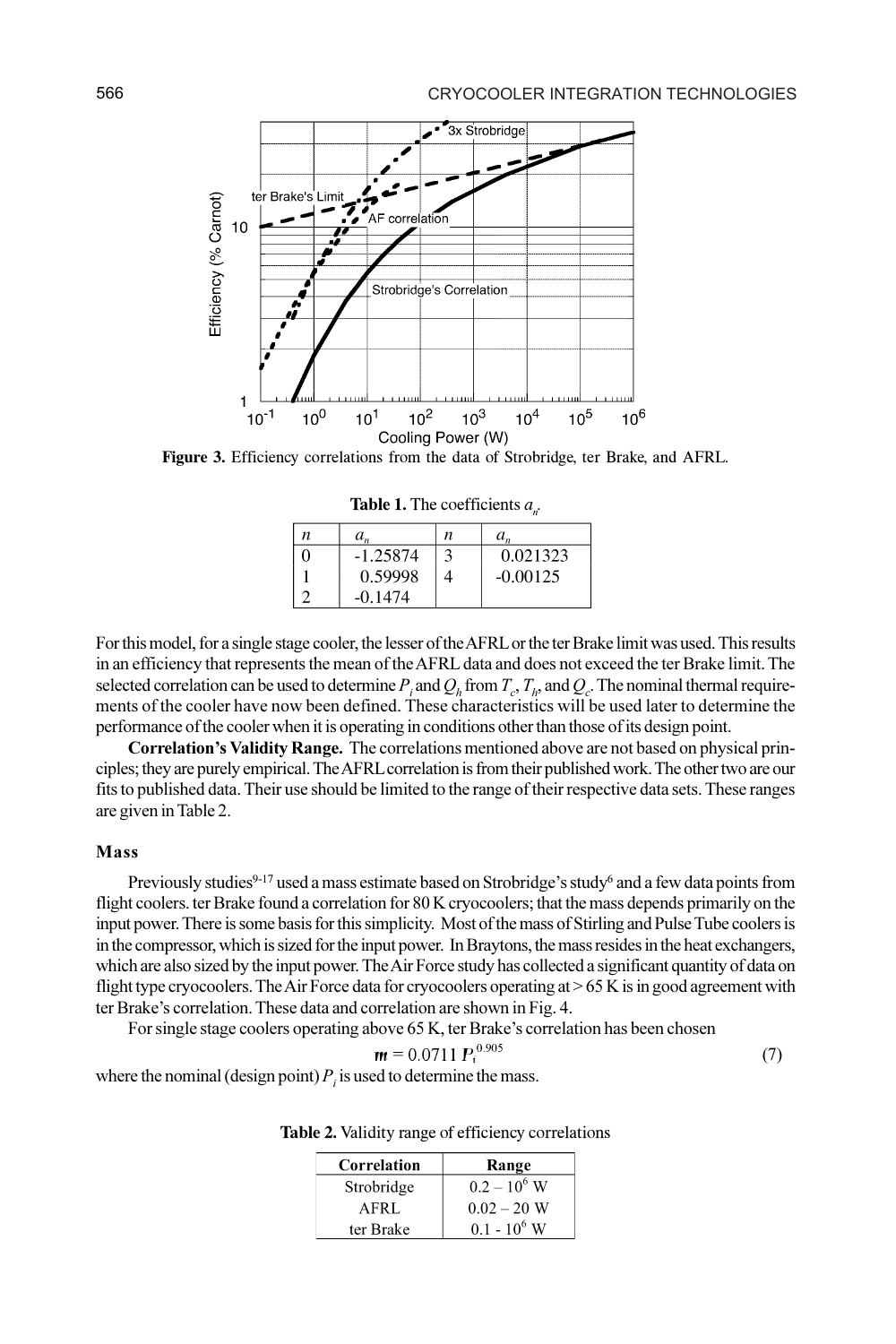

Figure 4. ter Brake's data with the Air Force's data superimposed. Both ter Brake's correlation (solid line) and 2x that correlation (dashed line) are shown. Not shown are the data from other studies that were include in ter Brake's analysis.

#### Off Nominal Performance

After the cooler has been sized, all modeling is based on the off-nominal performance. The offnominal performance of coolers is not easy to accurately estimate over their complete range. However, near their peak efficiency, the efficiency only varies slowly. This peak efficiency usually occurs at a higher temperature than the design point of the cooler. For a given input power, peak efficiency is given by Eq. (3).

For LOx coolers, we assume the cooler is operating near the peak cooler efficiency. An operating point where  $\eta$  is a slowly varying function of conditions (see Fig. 5). Once a cooler is sized, its performance can be reasonably approximated by Eq.  $(1)$  by assuming constant efficiency,  $\eta$ . This will not be true for a 20 K cooler, as they generally operate well below their peak efficiency. Fig. 5 shows data for a pulse tube.<sup>18</sup> For this cooler, peak efficiency of 15 % of Carnot occurs for the lowest line (120 K). The linearity and overlap of the lines near peak efficiency indicate that the performance of the cooler can be approximated as having constant efficiency in that region. At 95 K, the efficiency has dropped to about 14 % of Carnot, a 7 % decrease. Assuming constant efficiency results in an error that is small compared to the overall accuracy of the model.

#### Accuracy of Model

Absolute Accuracy. The absolute accuracy is poor. The efficiency is estimated from Eqs. (4) or (6). Eq. (4) is the median value for the flight coolers in the Air Force's database. Half of the coolers are more efficient and half are less efficient. The efficiencies vary by a factor of 5 from worse to best. By choosing the median, we are choosing a cooler that has an efficiency x2 lower than the best that have been built.

Realism Model. There is a high probability that a flight cooler could be built to this estimate because 50% of flight coolers have been built with greater efficiency – a considerable design margin.

Accuracy of Assuming Constant Eficiency. Based on a single cooler<sup>18</sup>, the efficiency varies about 7 % (between 14 and 15 % of Carnot) over the range of our interest in this study. Trying to extrapolate this behavior to other coolers operating in this range is probably on the order of 10 % if the coolers have no load temperatures below 50 K. This error is less than the error in  $\eta$  at the design point or the error in estimating the design point.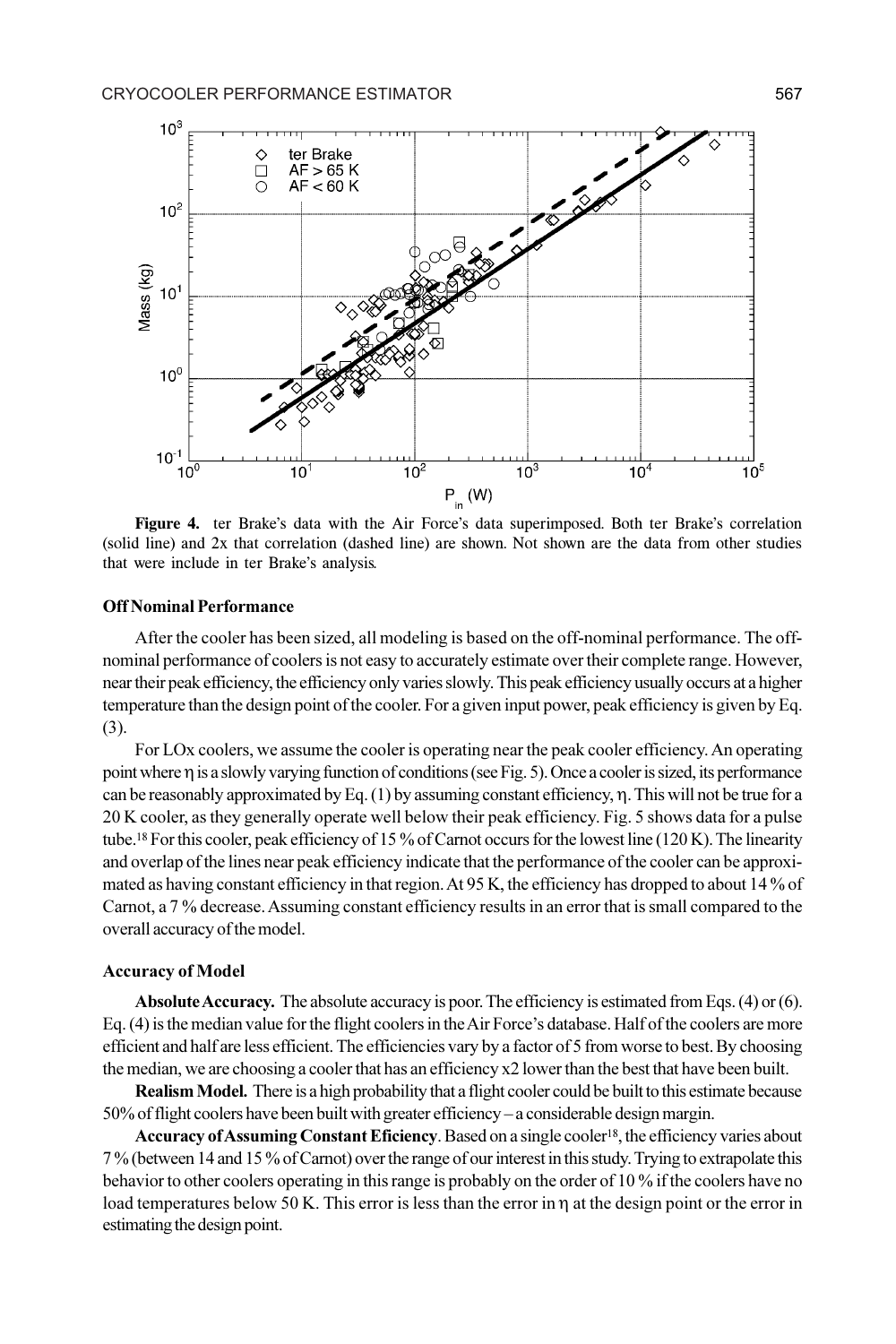

Figure 5. Plot of losses (entropy generated vs. input power) in a typical cooler. The line labeled "max" represents 100% loss (no cooling).

# MODELING A MULTISTAGE COOLER (6-40 K)

A 20 K cooler is assumed to have two or more stages. The upper stages may be used to cool the LOx tank, a cooled shield, or both. There are two topology choices: separate coolers for LOx and LH2 or an integrated cooler servicing both tanks. Separate coolers are slightly less efficient, facilitate independently controlling the cooling power delivered to the tanks, and are easier to integrate. With a multistage cooler, changing the input power to change the cooling to one tank may change the cooling to the other tank. A two stage cooler with cooling at 95 and 20 K results in rather poor performance in the second (20 K) stage. A three stage cooler with a 35-45 K stage may be more efficient. A 3-stage cooler also has the advantage of isolating the performance of the first and last stages. Therefore, changes in the first stage temperature have less effect on the performance of the final stage.

After selecting the design approach, the second step is to determine the design point  $(T_c, T_m, T_h, Q_m, T_h)$ and  $Q_c$ ) of the cryocooler. This is usually the worse case; the case that results in the highest input power. Conditions that result in highest input power were discussed above. The design process may be iterative.

Once the cryocooler is sized, its mass and performance ( $Q_m$  and  $Q_c$  as function of  $T_c$ ,  $T_m$ ,  $T_h$ , and  $P_i$ ) are fixed for the rest of the mission.

#### Thermal – Determining the Efficiency and Input Power

The efficiencies of a two stage cryocooler are  $\eta_m$  and  $\eta_c$ , where

$$
P_i = Q_m / \eta_m \varepsilon_m + Q / \eta_c \varepsilon_c \tag{8}
$$

and  $\varepsilon_x = T_x/(T_h - T_x)$  is the Carnot efficiency. The heat rejected by the cooler,  $Q_h$  is

$$
Q_h = Q_c + Q_m + P_i \tag{9}
$$

One might model a 2-stage cooler as two 1-stage coolers operating in series. In this approach, a virtual piston is placed between the two stages. The "piston" acts as a compressor for the second stage and an expander at the first stage. One can then apply the correlations used for single stage coolers. Unfortunately, this approach leads to the efficiencies of the two stages being multiplied, resulting in a very low over all efficiency, much lower than experience suggests. The assumption would be fine if this virtual piston had the same losses as a real compressor and real expander. However, it is not a real piston; the virtual piston should be treated as an ideal loss less device.

There is very little experience with flight-like coolers at 20 K. In addition to the correlations in Fig. 3, Ball 2-stage and 3-stage Stirlings<sup>19</sup>, an Astrium Stirling <sup>19</sup>, a Pulse Tube model <sup>20</sup>, a reverse Brayton model <sup>21</sup>, the design point for NASA's ACTDP 6 K coolers<sup>22</sup>, and the published performance of a 6 K pulse tube cooler  $^{23}$  were used to estimate the efficiency of a 20 K cooler. This fits the pulse tube model if one assumes a combined efficiency of 0.7 for the compressor and electronics. The Creare data points are for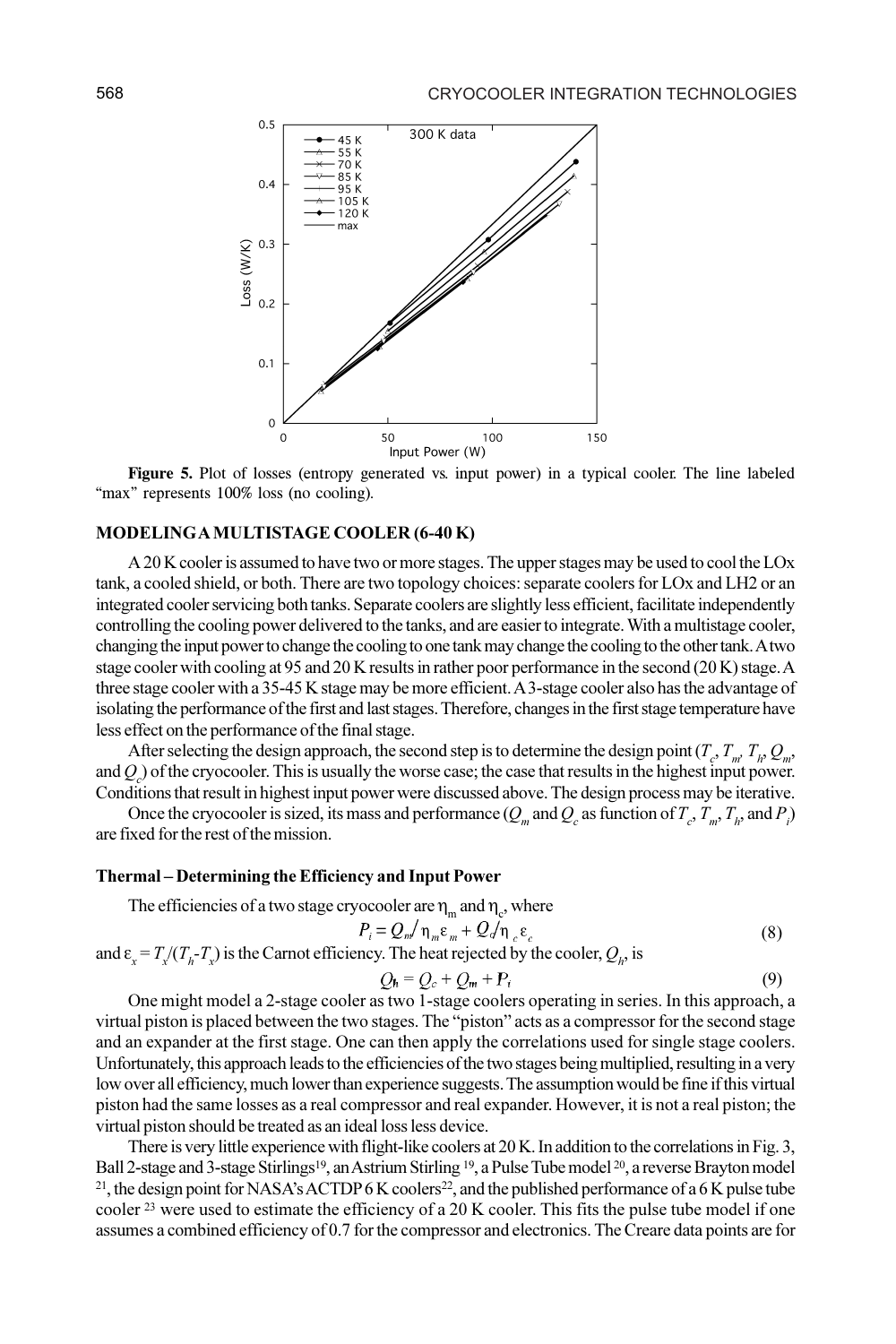two different coolers: 1 W @ 18 K + 1 W @ 60 K cooler and 25 W @ 25 K + 10 W @ 110 K. The available data fits the AFRL correlation. The AFRL correlation appears to be a good fit down to 6 K and is valid to lower cooling powers than the Strobridge correlation.

In the discussion on modeling a single stage 80K cooler, an efficiency correlation was suggested based on the smaller of a) the AFRL correlation, or b) the ter Brake limit. This recommendation is still reasonable (see Fig. 6).

Summary of Correlations. The correlations for a multistage cooler are the same as for a singlestage cooler: Eqs. (4) and (6). The efficiency of the first stage is expected to be better than that calculated for the 80 K cooler. This stage not only removes the external heat load,  $Q_m$ , but it also intercepts some of the losses of the 20 K stage. Thus, it is a bigger cooler than one needed to just absorb the external load. This effect is not large because the efficiency does not vary rapidly for coolers bigger than 10 W. We will use a modified Eq. (8):

$$
P_i = Q_m / \eta_m^* \varepsilon_m + Q_d / \eta_c \varepsilon_c \tag{10}
$$

where  $\eta_{m}^{*}$  is found by using

$$
Q_m^* = Q_m + Q_c \frac{\eta_m T_m}{\eta_c T_c} \tag{11}
$$

in the efficiency correlation. The effective heat lift of the upper stage,  $Q_m^*$ , is only used in determining  $\eta_m^*$ the power is still calculated from the real heats.

The selected correlation can now be used to determine  $P_i$  and  $Q_i$ . The nominal thermal requirements of the cooler have now been defined.

**Origin of Eq.** (11).  $Q_c/\eta_c T_c$  is the entropy generated by  $Q_c$  and all of the losses associated with the second stage. A heat load  $\tilde{Q}'_{m}$  absorbed at  $T_{m}$  would generate the same entropy if

$$
Q'_{m}/\eta_{m}T_{m} = Q_{c}/\eta_{c}T_{c}.
$$
 (12)

Then Q'm is the amount of heat that must be removed if all of the losses associated with  $Q_c$  were removed at  $T_m$  by a virtual piston. Also,  $Q'_m/\eta_m T_m$  is the entropy generated by  $Q'_m$  and its associated losses. Thus, the first stage acts as if  $Q_m \equiv Q_m + Q_m$  is the heat removed at  $T_m$ . Solving Eq. (12) for  $Q_m$ results in  $Q'_m = Q_c \eta_m T_m / \eta_c T_c$ .

#### Mass

For the 80 K cooler we used a mass correlation based on ter Brake and a few data points from flight coolers; that the mass depends primarily on the input power. The Air Force data for cryocoolers operating at < 65 K is greater than ter Brake's correlation. When all the Air Force's data is included, the mass of flight coolers is closer to 2x ter Brake's correlation. This is shown in Fig. 4.

The 20 K model uses 2x ter Brake's correlation:



Figure 6. Efficiency correlation for a 20 K stage. The data presented here assumes that all of the input power is used to provide the final stage cooling; i.e., the upper stages are assumed to carry no loads. This is a consistent assumption, but underestimates the true efficiency of the second stage.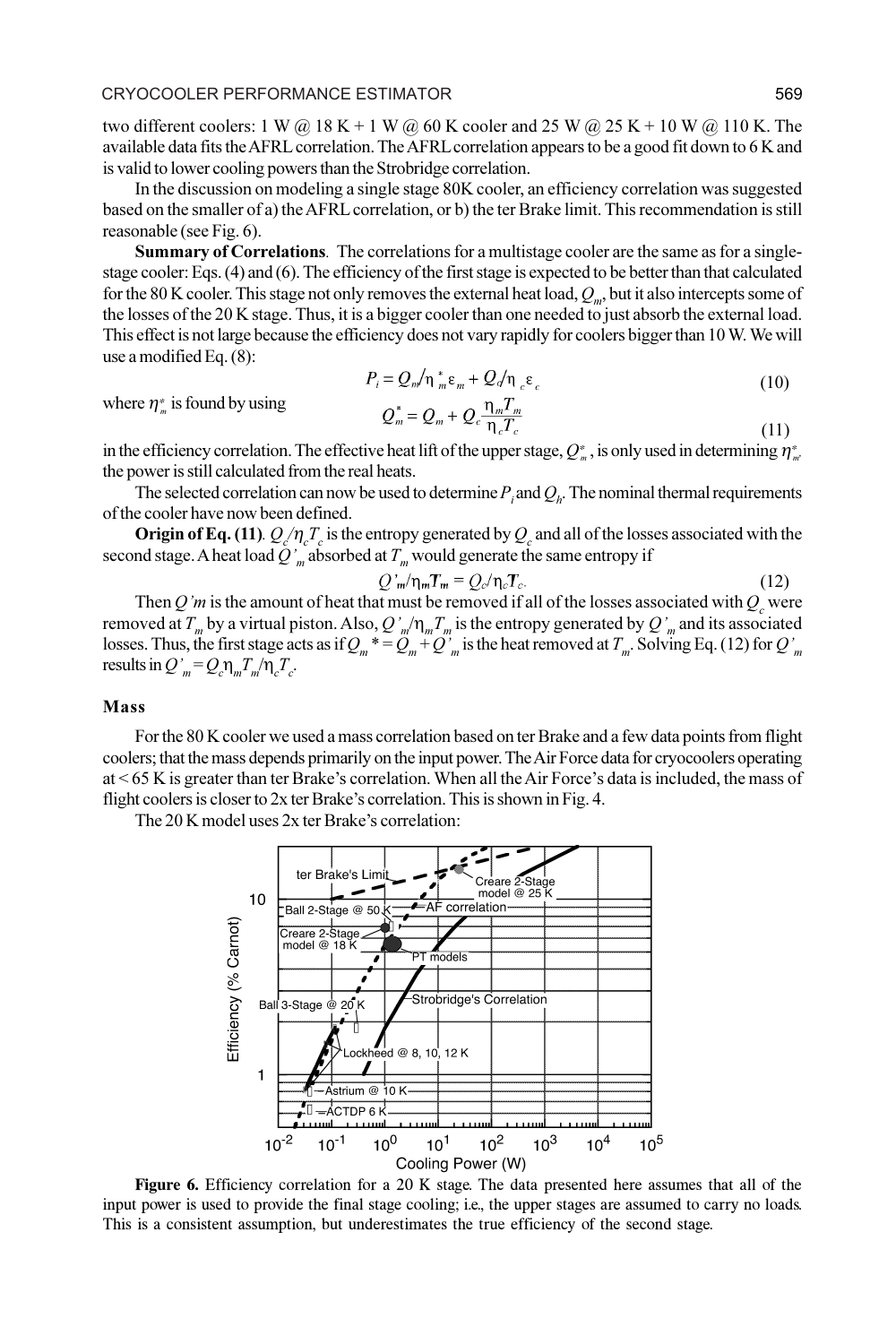(13)

$$
m = 0.1422 P_t^{0.905}
$$

where the nominal (design point)  $P_i$  is used to determine the mass. Once the mass is found, it is fixed for the mission.

## Off Nominal Performance

The off-nominal performance of coolers is not easy to accurately estimate over their complete range. This is particularly true for the 20 K cooler. There is no database for flight like coolers in this range. In addition, there is only limited modeling of off-nominal performance. This modeling is not verified against the performance of actual coolers; thus, it is suspect. There is, however, data on the performance of the Ball 2 stage (a flight like cooler) and on several commercial pulse tube coolers at lower temperatures. (A note of caution: all flight like coolers suitable for this application are low-pressure ratio machines, <1.4. The commercial coolers are high-pressure ratio machines, >2. In addition, the commercial coolers' compressors run open loop, with no control on the input power. The data on these coolers only give peak power, not the actual input power at each data point. For these reasons, the commercial machines may not mimic flight coolers.)

Commercial Coolers. (Cryomech PT403, PT405, PT 805, and Sumitomo DE202) These coolers use compressors running open loop. The cooling powers of the stages are nearly independent of each other. For a generic model of these coolers, it would be reasonable to assume this independence.

Ball Stirling.<sup>19</sup> For  $Tc > 50$  K, this cooler shows good independence between the stages.

Below 50 K, the second stage is not sensitive to the first stage, but the first stage is very sensitive to the second. This behavior may reflect the peak efficiency of the second stage being in the 40- 50 K range.<sup>5</sup>

Reverse Turbo Brayton Model.<sup>21</sup> The model produces a load map with the two stages linearly dependent of each other.

Pulse Tube Model.<sup>20</sup> Complete load maps were not available for this model. The stages show a dependence similar to Stirlings.

Summary. Because the Brayton is a likely candidate for ZBO and because the cooling powers are linearly related and thus simple to model, a linear model was used as the basis of off axis modeling. The load lines for constant input power were approximated as

$$
Q_{m}/Q_{m}^{\dagger} = 1 + 0.03178 \left( T_{m} - T_{m}^{\dagger} \right) + 0.04503 \left( T_{c} - T_{c}^{\dagger} \right)
$$
(14)

$$
Q_{c}/Q_{c}^{\dagger} = 1 - 0.00544 (T_m - T_m^{\dagger}) + 0.08349 (T_c - T_c^{\dagger})
$$
\n(15)

where the daggered (†) quantities represent the nominal performance. The off nominal performance should not be extended beyond  $\pm 50\%$  of  $Q_m^{\dagger}$  or  $Q_c^{\dagger}$ .

#### Accuracy of Model

Absolute accuracy. The absolute accuracy is poor. The efficiency is estimated from Eqs. (10) or (11). Eq. (10) is the median value for the flight coolers in the Air Force's database. Half of the coolers are more efficient and half are less efficient. The efficiencies vary by a factor of 5 from worse to best. By choosing the median, we are choosing a cooler that has an efficiency x2 lower than the best that have been built.

Realism of Cryocooler Specifications. We can be confident that at flight cooler could be built to our requirements because flight-like coolers have been built with similar efficiencies.

Accuracy of Off Nominal Performance. Poor because it is based on modeling of only a single cooler and the accuracy and scalability of this model have not been verified and can to be extended to Pulse Tube or Stirlings.

## **DISCUSSION**

A model has been developed for estimating cryocooler performance for quick turn around design studies of space missions using cryocoolers for storing cryo-propellants. The model is based on the empirical correlations of the current state-of-the art cryocooler performances. As the technology advances and cryocooler performance improves, the model will need to be updated. The model estimates the efficiency, input power, and mass of a cryocooler given a nominal design point: required cooling power at a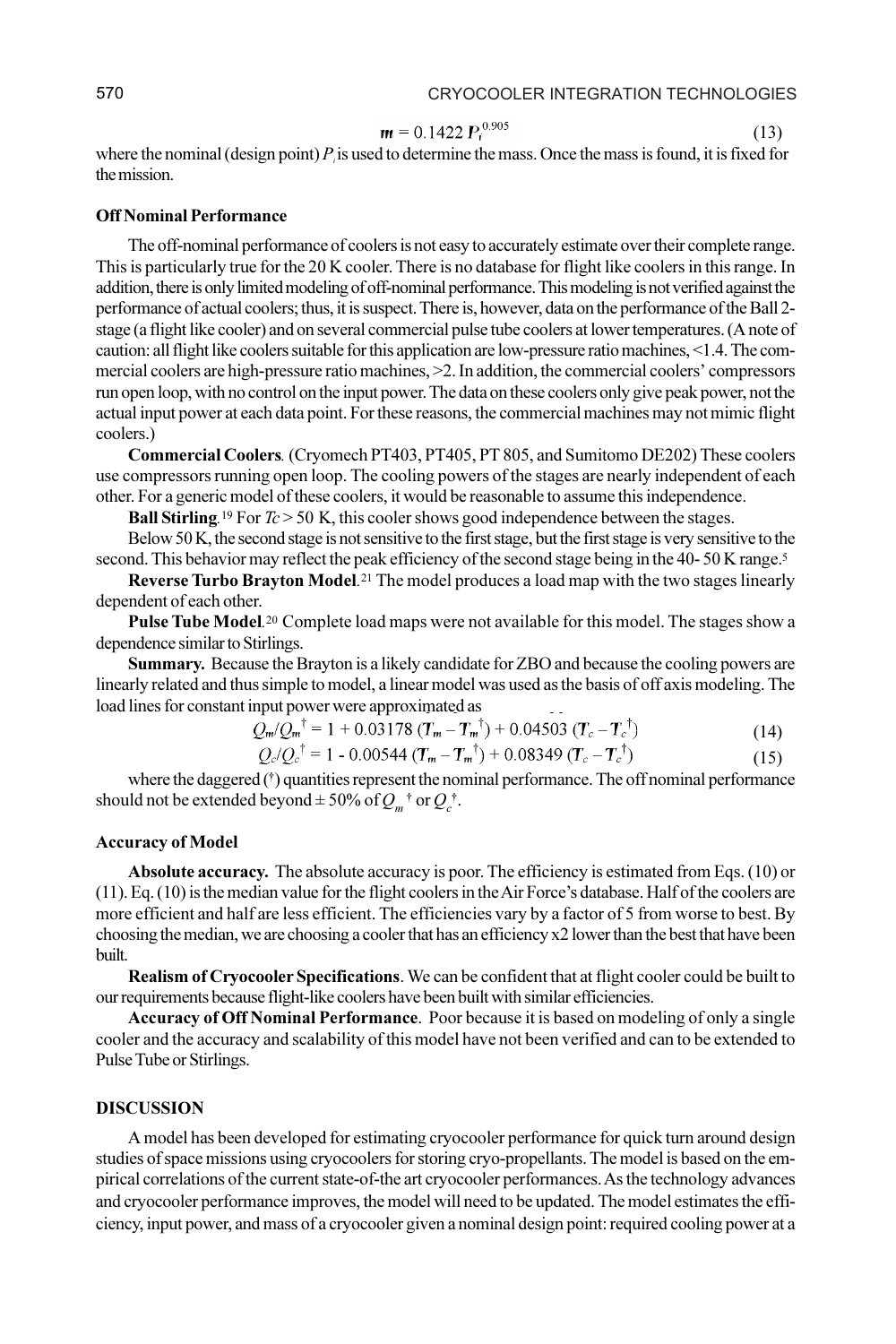## CRYOCOOLER PERFORMANCE ESTIMATOR 571

specific temperature and for a given heat rejection temperature. For a LOx cooler, the off-nominal cryocooler performance is also estimated. There is insufficient experience with flight coolers in the 20-30 K range to develop an estimation of the off-nominal performance of a LH2 cooler. Adding this feature must wait until there is more data on the performance of such coolers. Overall, the model, which represents the mean of what has been built in the past without exceeding the best that have been built, estimates cryocooler specifications for a mission designer.

# ACKNOWLEDGMENT

This work was funded through University Affiliated Research Center (UARC) Subcontract P0228861. The UARC is managed by the University of California, Santa Cruz under NASA Ames Research Center Contract NAS2-03144.

# **REFERENCES**

- 1. C.S. Guernsey, R.S. Baker, D. Plachta, P. Kittel, R.J. Christie, and J. Jurns, "Cryogenic Propulsion with Zero Boil-Off Storage Applied to Outer Planetary Exploration," JPL Report D-31783 (April 2005), JPL. Pasadena, CA.
- 2. R. Baker, C. Guernsey, P. Kittel, and D. Plachta, "Cryogenic Propulsion with Zero Boil-Off Storage Applied to Planetary Exploration," AIAA Joint Propulsion Conf., Tuscon, AZ (July 2005).
- 3. Plachta, D.W., Christie, R.J., Jurns, J.M., and Kittel, P., "ZBO Cryogenic Propellant Storage Applied to a Mars Sample Return Mission Concept," Adv. in Cryogenic Engineering, Vol. 51B, Amer. Institute of Physics, Melville, NY (2006), pp. 205-212.
- 4. Plachta, D.W., Christie, R.J., Jurns, J.M., and Kittel, P., "Passive ZBO Storage of Liquid Hydrogen and Liquid Oxygen Applied to Space Science Mission Concepts," Cryogenics, Vol. 46, Issue: 1 (January 2006), pp. 89-97.
- 5. Razani, A., Flake, B., Yarbrough, S. and Abhyankar, N.S.: "A Power-Efficiency Diagram for Performance Evaluation of Cryocoolers," Adv. in Cryogenic Engineering, Vol. 49B, Amer. Institute of Physics, Melville, NY (2004), pp. 1527-1535.
- 6. Strobridge, T.R.: "Cryogenic Refrigerators an Updated Survey," NBS Tech Note 655, 1974.
- 7. ter Brake, H.J.M., Wiegerinck, G.F.M.: "Low-Power Cryocooler Survey," Cryogenics, Vol. 42, Issue: 11 (November 2002), pp. 705-718.
- 8. Davis, T., and Abhyankar, N.S.: "Long Life Cryocoolers for Space Applications, A Database Update," Cryocoolers 13, Kluwer Academic/Plenum Publishers, New York (2005), pp. 599-608.
- 9. Hastings, L.J., Plachta, D.W., Salerno, L., and Kittel, P.: "An Overview of NASA Efforts on Zero Boiloff Storage of Cryogenic Propellants," Cryogenics, Vol. 41, Issues: 11-12 (November-December 2001), pp. 833-839.
- 10. Kittel, P., Salerno, L.J., and Plachta, D.W.: "Cryocoolers for Human and Robotic Missions to Mars," Cryocoolers 10, Plenum Publishing Corp., New York (1999), pp. 815-821.
- 11. Kittel, P. and Plachta, D.W.: "Propellant Preservation for Mars Missions," Adv. in Cryogenic Engineering, Vol. 45B, Kluwer Academic/Plenum Publishers, New York (2000), pp. 443-450.
- 12. Kittel, P.: "Propellant Preservation Using Re-liquefiers," Cryogenics, Vol. 41, Issues 11-12 (November-December 2001), pp .841-844.
- 13. Kittel, P., Salerno, L., Plachta, D.W., Gaby, Jr., J., Hastings, L.J., and Tucker, S.: "Zero Boil-Off Cryogenic Propellant Storage Program at NASA," Proc. Int. Cryogenics Engin. Conf. 19, Narosa, New Delhi (2003) p. 529.
- 14. Plachta, D., Kittel, P., and Alexander, R.: "Launch Vehicle Mass Savings for Zero Boil-Off Cryogen Storage Approach Applied to Human Missions to Mars," presented at Mars Society Convention, Boulder, CO ( Aug. 12-15, 1999).
- 15. Plachta, D. and Kittel, P.: "An Update to Zero Boil-Off Cryogenic Propellant Storage Analysis Applied to Upper Stages or Depots in a LEO Environment," 38th AIAA/ASME/SAE/ASEE Joint Propulsion